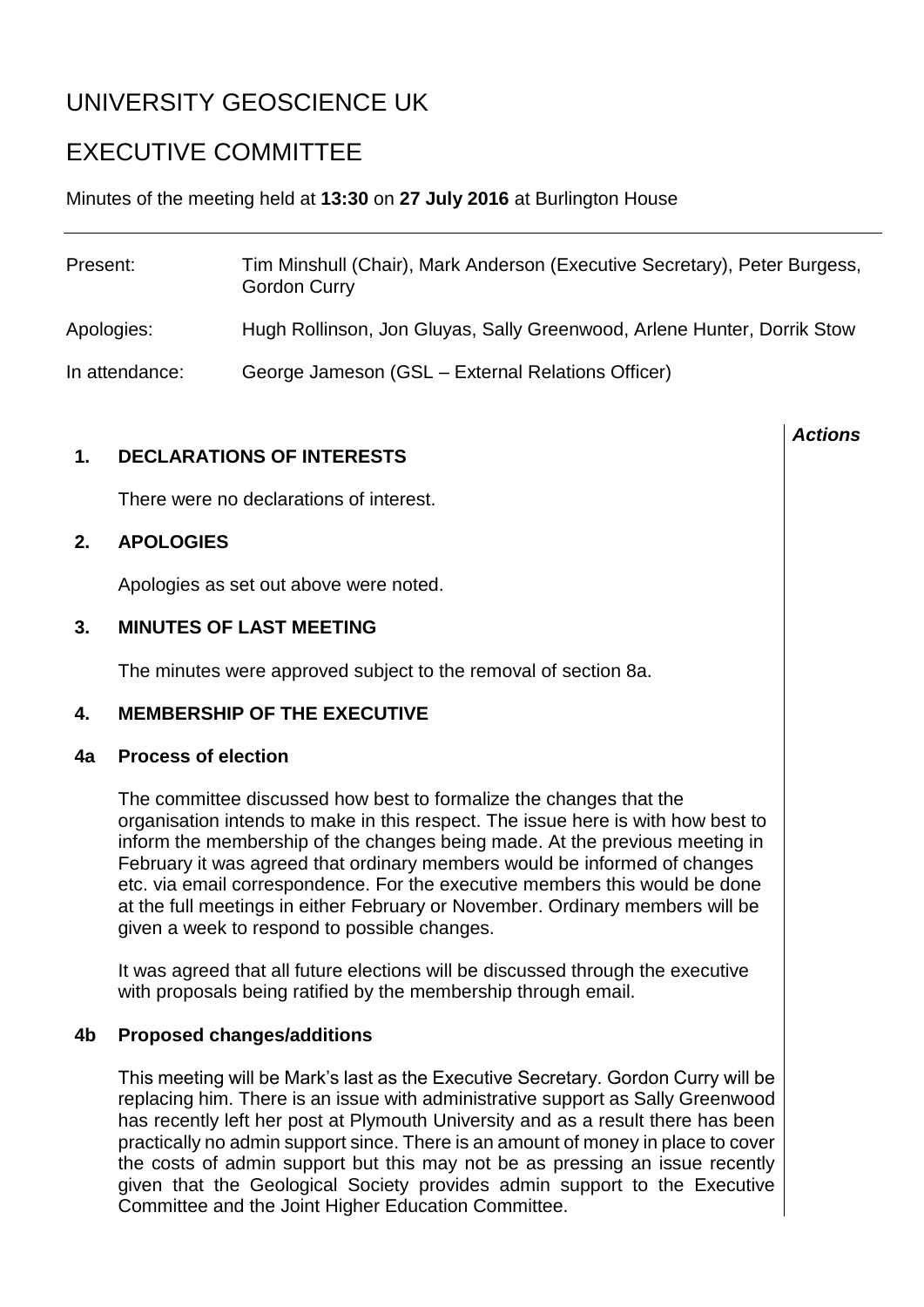| МA        |
|-----------|
|           |
| МA        |
|           |
| <b>TM</b> |
|           |
|           |
|           |
| <b>TM</b> |
|           |

#### **5. REPORTS FROM THE CHAIR**

#### **Discussion of networking event and thematic meeting in November (21st and 22nd) at Burlington House**

Tim provided the executive with his thoughts on the potential thematic meeting to take place in November 2016. The thematic meeting would be the previously discussed town hall style meeting which would not be limited to the University Geoscience UK membership. There will also be a full meeting during this time. It was agreed at the JHEC meeting that the town-hall meeting should be postponed until February.

The possibility of embedding the potential employability project into this was discussed as this would ensure some output being advanced and would prove to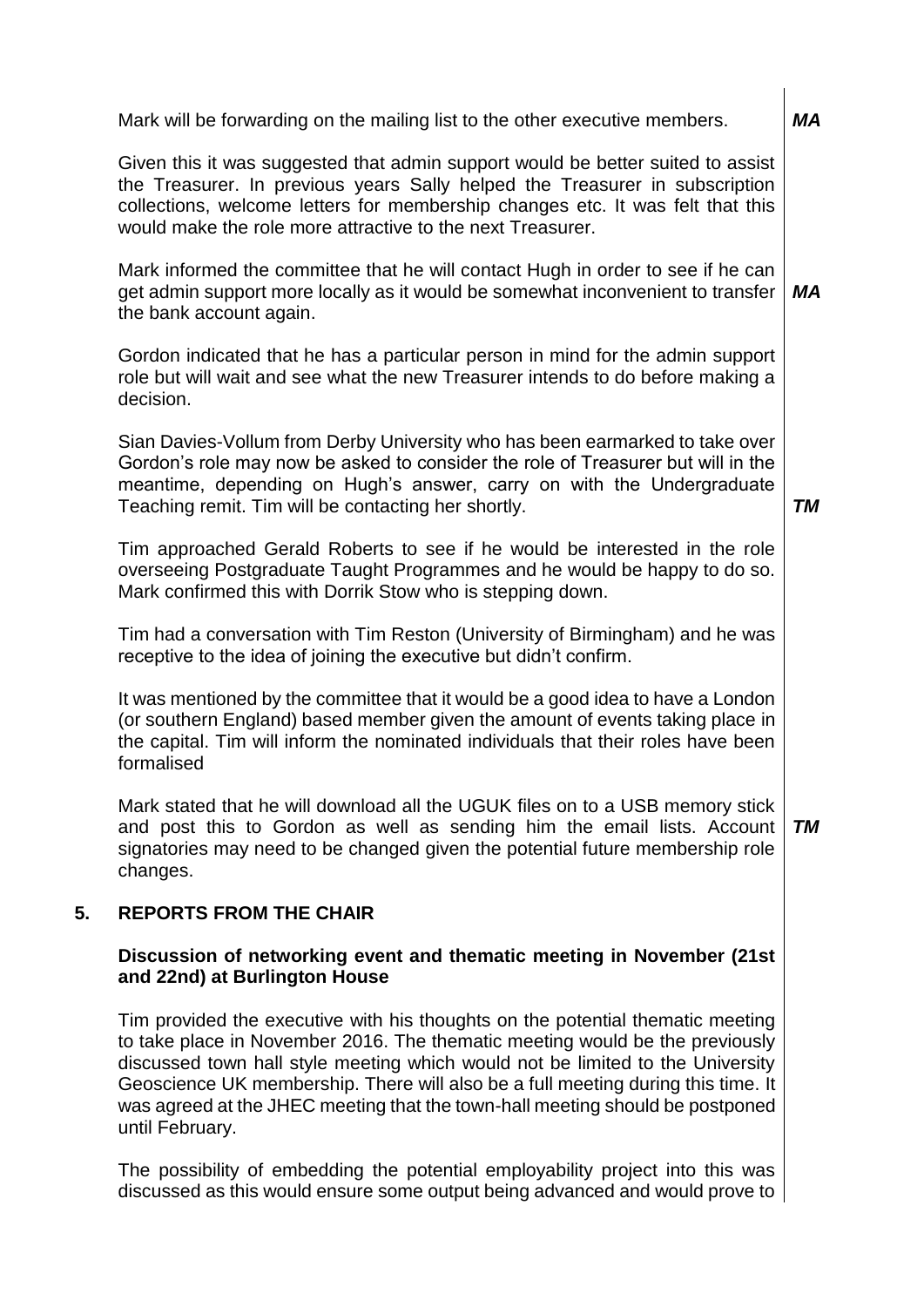be useful for when the employability project gets underway and this would also potentially increase attendance rates.

It was decided that this topic of discussion would be picked up at a later stage in the meeting

#### **6. REPORTS FROM THE EXECUTIVE SECRETARY**

#### **i. Update on Consultations completed since February Meeting**

#### **TEF (Consultation Deadline 12th July) & Implications of EU referendum (GSL deadline: 8th August)**

Mark updated the committee on the TEF and the EU referendum consultations at the previous Joint Higher Education meeting and given this the committee agreed that there was no need to repeat these again. Mark will circulate the two responses he's received regarding the EU referendum to the committee members and Florence Bullough of GSL.

*MA*

#### **ii. Format of JHEC and Executive Committee meetings**

The format of the July meetings was flipped as a result of the Geoscience Education Academy taking place at the same time. A question was raised to see if the committee wanted to keep it this way as it was thought that it worked quite well. It was suggested that there should be more emphasis put on encouraging members to attend virtually. It needs to be easy for members to join the meeting in order to further entice them. George will look into setting up video conferencing capabilities for the next meeting.

The committee came back to the point of whether or not to continue with having the JHEC meeting before the Executive meeting. This set up, it was mentioned, allowed the points raised to inform the Executive meeting but as a result the views of the Executive cannot be canvassed beforehand. If this current set up continues the Executive will need to have an agenda at least one week in advance to allow them adequate time to discuss matters. The equivalent of this meeting next year should take place at the end of June rather than July so as to offset the problem of people being on holiday or on field trips.

The committee agreed to continue with having the JHEC meeting taking place before the meeting of the Executive. A standing item will need to be embedded into the Executive meeting agenda to report to the rest of the members of the executive matters coming up as well as the tone of the discussion at the JHEC meeting.

The Committee provided Peter Burgess with a brief summary of what took place at the earlier meeting of the JHEC. This included the AGI exit survey, the proposed community style town hall meeting, gender balance issues, the Wakeham report and employability etc.

*GJ*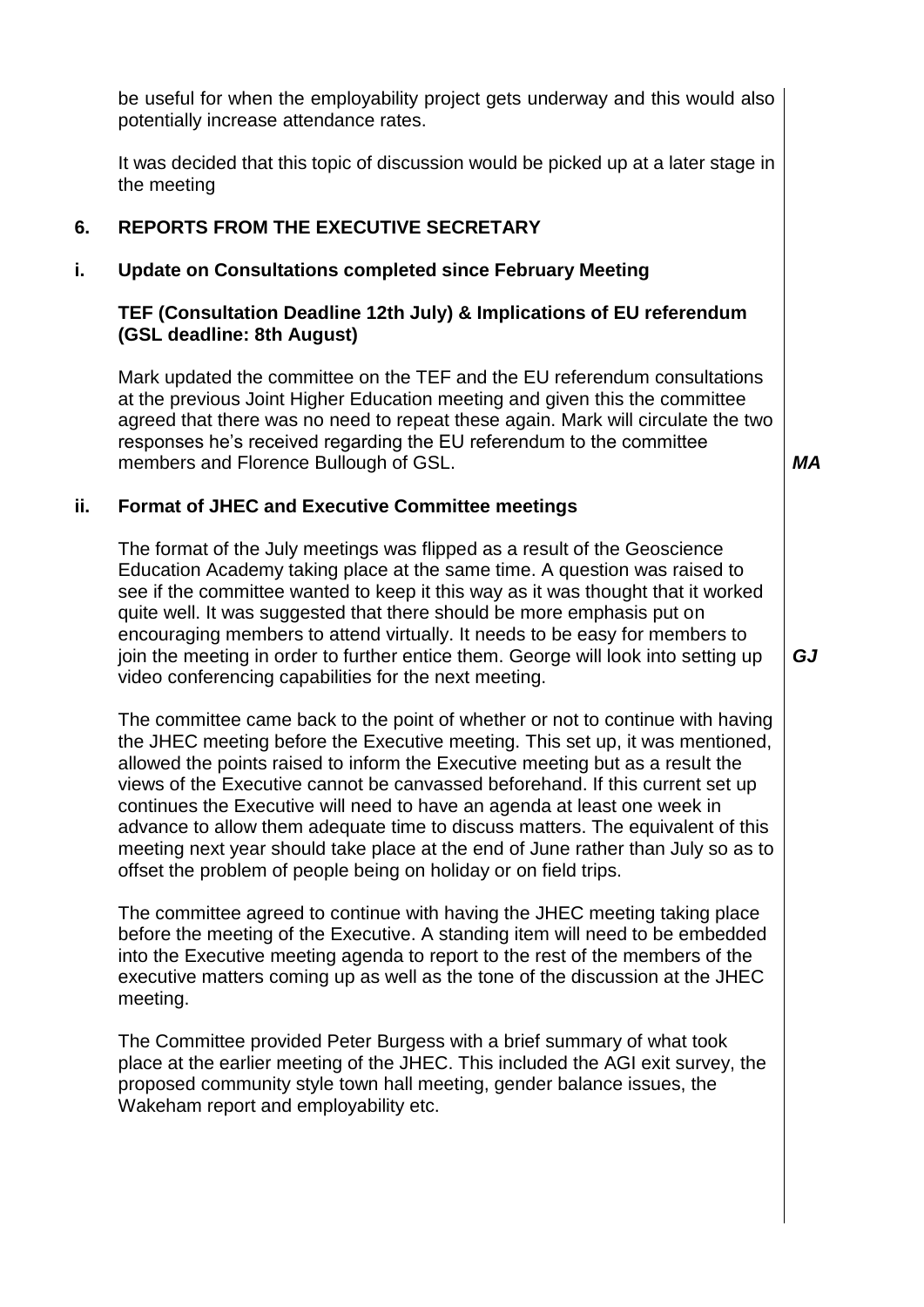### **7. REPORT FROM THE TREASURER**

#### **Membership fees**

In Hugh's absence Mark summarized the current position on membership fees etc. Mark began by stating that he will forward the information on to the other committee members.

*MA*

There has not been a significant increase on the balance given that last February's fieldwork meeting was quite expensive costing around £2,500, catering took up a significant chunk of this. The additional subscriptions for the coming year should restore the balance to a more healthy level. The organisation is still waiting to build up a healthy surplus so the finances will need to be kept in mind for potential future expenses such as employing additional staff, projects etc.

The organisation is waiting on 8 members who haven't yet paid for the year coming to an end. The new round on invoicing will be starting from the 1st of August and this will be at the new rate.

### **8. REPORTS FROM OTHER MEMBERS OF THE EXECUTIVE**

#### **i. Outcome of FW meeting**

This was discussed in greater detail at the Joint Higher Education Committee meeting earlier in the day. It was felt that this stimulated discussion regarding accreditation and the role of fieldwork in accreditation which more closely aligns it with skills rather than the number of days. Mark stated that they intend to develop a document which would be advertised in Geoscientist which Departments could use as an informative piece to justify the value of fieldwork. This document would combine the perspectives of industry and accreditation officers.

#### **ii. Actions from Wakeham – 'unpicking geoscientist employment data from the 'Earth, Marine and Environmental Science' grouping**

Before discussing the actions from the Wakeham report, Tim summarised aspects of the JHEC meeting to clarify things for Peter.

In the follow up from the findings of the Wakeham report the committee feel that a project is needed to analysis geoscience employability statistics and this, given the changes in the membership of the executive, will most likely be overseen under a new member. Tim Reston has been approached for the role and would, given the scale of the project, need additional support for the proposed project.

The relevant earth science data is available from HESA and committee members will be enquiring within their own departments to see if the data sets were purchased.

Before obtaining the data from HESA, if required, the core questions which will need to be analysed need to be decided upon beforehand. Depending on what is available there may be a need to choose a bespoke package directly from

*All*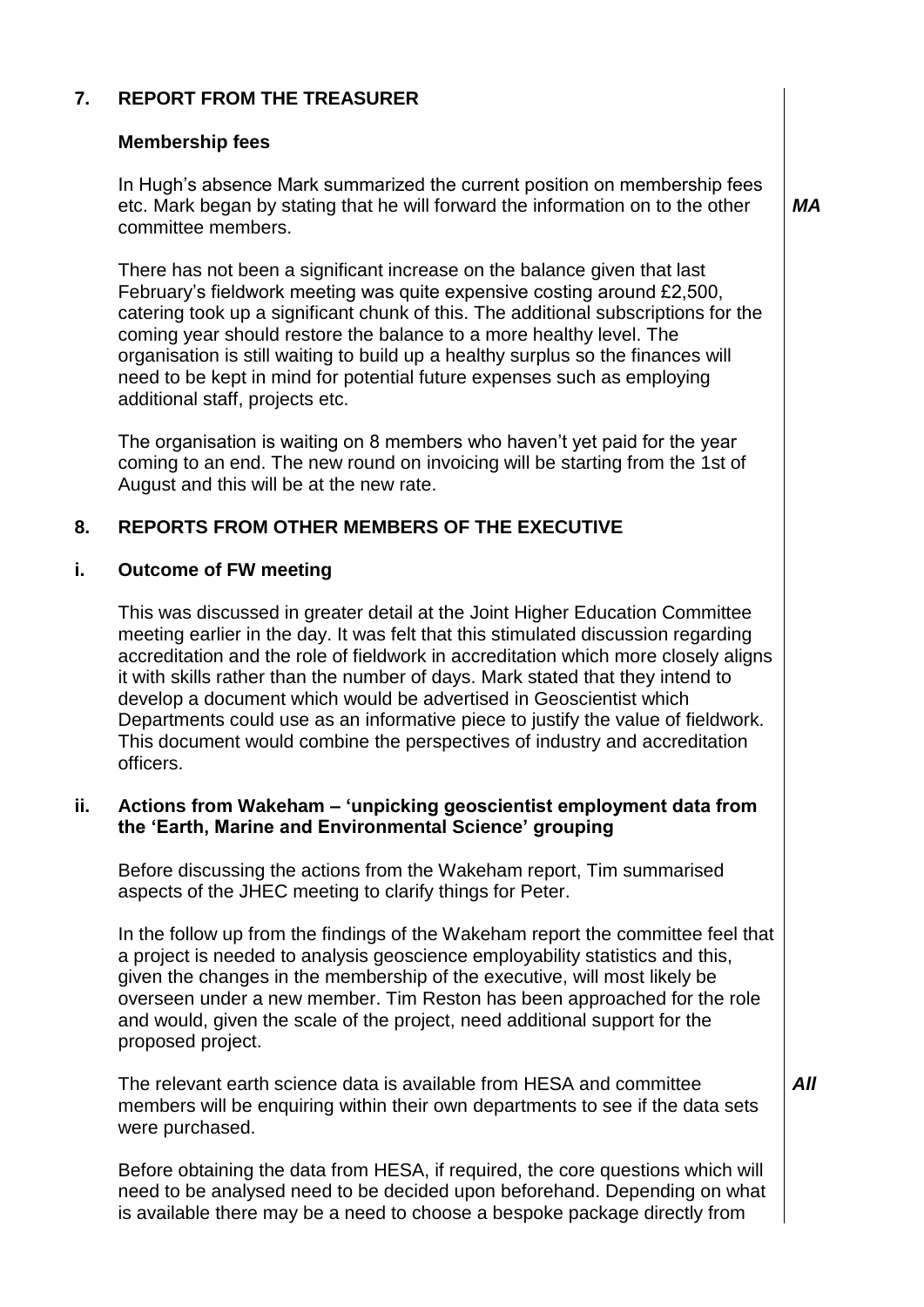HESA. The option which is more cost effective will be chosen given that a postgraduate student could be employed to carry out the work for less than the bespoke package. Gordon indicated that he is happy to take the lead on this and will make the necessary enquiries to see if Glasgow has the data.

It was also mentioned that the data research project may act as a feeding mechanism into determining the theme of the thematic meeting; the findings could give rise to key questions for input. The research will look back over the last 10 years to establish proper long term trends.

#### **iii. Public profile of Geoscience – student engagement, social media etc. / Outcome of GSL meeting with academics (May 2016)**

Gordon began by discussing the Academic consultation meeting held at the Geological Society in May. He noted that a theme which emerged from the discussion concerned geology not having the profile it deserved. Some feel that other organisations are currently doing a better job. It is felt that this is one of the main reasons as to why universities aren't as engaged with the Society as they could be.

The Royal Society's approach to Geo-engineering was used as an example of best practice listing all the relevant pros and cons of an issue. It is feared that inactivity in this area will drive a significant amount of students down the environmental route.

Another aspect which arose during this meeting concerned the need for the GSL journals to improve. One other main talking point focused on the potential of increasing the number of competitions, guest blog posts etc. which all would have beneficial outcomes in attracting younger audiences/members. It was suggested that members of the committee should be thinking about how best to approach this dilemma.

#### **9. WEBSITE**

Mark drew attention to the University Geoscience UK website saying that it could do with some additional information. Presently it is functioning in the same way as the old website as a repository for information. It was pointed out that having the website sit within the Geolsoc website allows visitors the potential to be able to peruse through a greater amount of geology related content which can only be a positive outcome.

Suggestions were made to figure out ways to make the website more up to date and user friendly. The site could potentially have a newsfeed component, social media feeds and possibly a message board where students could interact with one another. George agreed to discuss these possibilities with Liz Pedley to see what is possible and will then contact Gordon informing him what can be done.

*GJ*

### **10. DATES, FORMAT AND THEMES FOR FUTURE MEETINGS AND PROJECTS**

Rooms have been booked for the November meeting (21 & 22 mirroring last February's event). The committee discussed the possibilities that are available *GC*